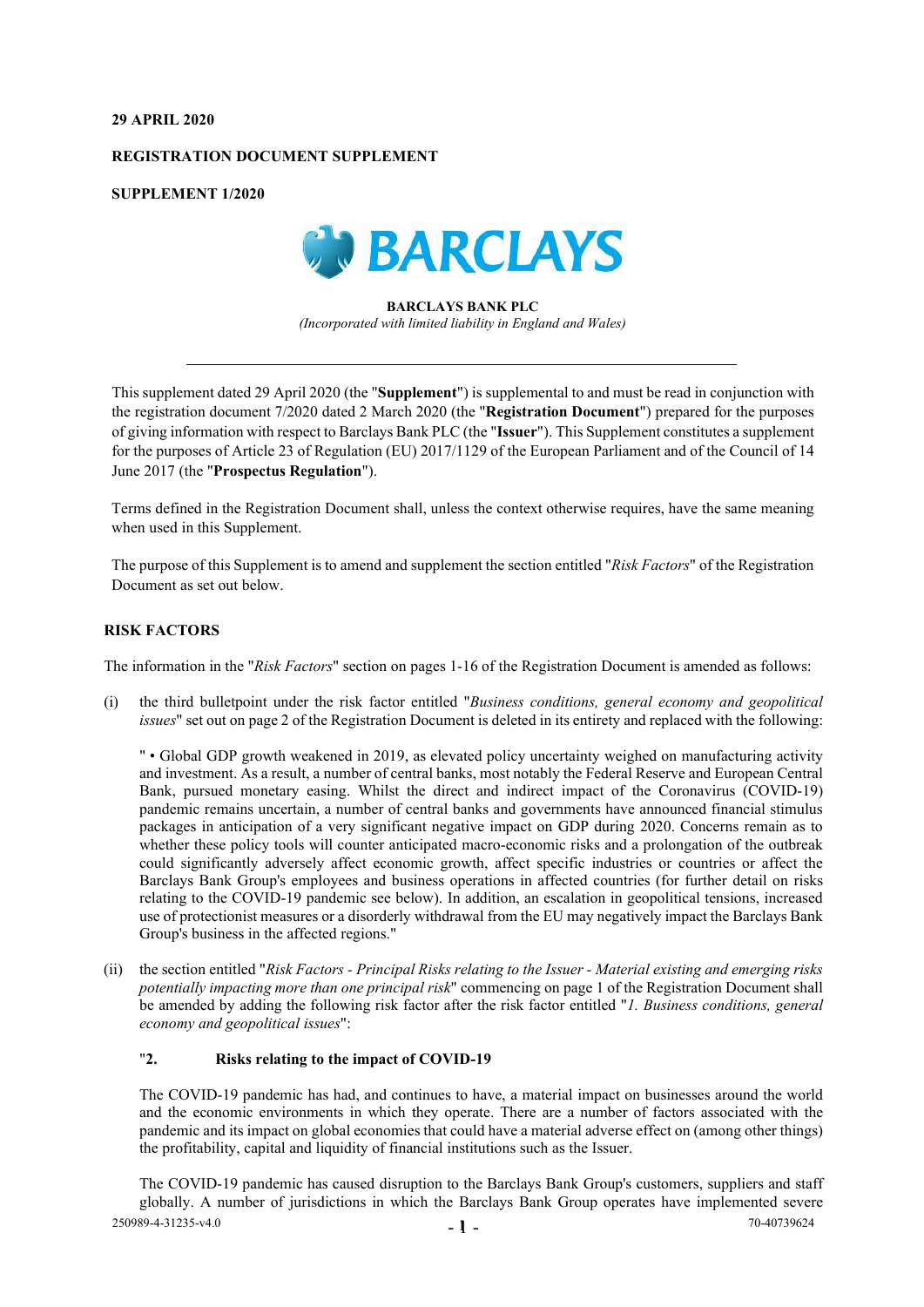restrictions on the movement of their respective populations, with a resultant significant impact on economic activity in those jurisdictions. These restrictions are being determined by the governments of individual jurisdictions (including through the implementation of emergency powers) and impacts (including the timing of implementation and any subsequent lifting of restrictions) may vary from jurisdiction to jurisdiction. It remains unclear how this will evolve through 2020 and the Barclays Bank Group continues to monitor the situation closely. However, despite the COVID-19 contingency plans established by the Barclays Bank Group, its ability to conduct business may be adversely affected by disruptions to its infrastructure, business processes and technology services, resulting from the unavailability of staff due to illness or the failure of third parties to supply services. This may cause significant customer detriment, costs to reimburse losses incurred by the Barclays Bank Group's customers, and reputational damage.

In many of the jurisdictions in which the Barclays Bank Group operates, schemes have been initiated by central banks and national governments to provide financial support to parts of the economy most impacted by the COVID-19 pandemic. The details of how these schemes will operate, the impact on the Barclays Bank Group's customers and therefore the impact on the Barclays Bank Group remain uncertain at this stage. However, certain actions (such as the introduction of mortgage payment holidays or the cancellation of fees associated with certain products) may negatively impact the effective interest rate earned on certain of the Barclays Bank Group's portfolios and lower fee income being earned on certain products. Lower interest rates globally will negatively impact net interest income earned on certain of the Barclays Bank Group's portfolios. Both of these factors may in turn negatively impact the Barclays Bank Group's profitability. Furthermore, the introduction of, and participation in, central-bank supported loan schemes and other financing schemes introduced as a result of the COVID-19 pandemic may negatively impact the Barclays Bank Group's risk weighted assets ("**RWAs**"), level of impairment and, in turn, capital position.

The actions taken by various governments and central banks, in particular in the United Kingdom and the United States, may indicate a view on the potential severity of any economic downturn and post recovery environment, which from a commercial, regulatory and risk perspective could be significantly different to past crises and persist for a prolonged period. An immediate financial impact in the first half of 2020 will be higher ECLs driven by a change in the economic scenarios used to calculate ECLs. The COVID-19 pandemic has led to a weakening in GDP in many of the jurisdictions in which the Barclays Bank Group operates and higher unemployment in those same jurisdictions. Accordingly, the probability of a more adverse economic scenario for at least the short term is substantially higher than at 31 December 2019 and GDP and unemployment are two of the factors that affect the modelling of ECLs by the Group. The economic environment remains uncertain and future impairment charges may be subject to further volatility (including from changes to macroeconomic variable forecasts) depending on the longevity of the COVID-19 pandemic and related containment measures, as well as the longer term effectiveness of central bank, government and other support measures. In addition, ECLs may be adversely impacted by increased levels of default for single name exposures in certain sectors directly impacted by the COVID-19 pandemic (such as the oil and gas, retail, airline, and hospitality and leisure sectors).

Furthermore, the Barclays Bank Group relies on models to support a broad range of business and risk management activities, including informing business decisions and strategies, measuring and limiting risk, valuing exposures (including the calculation of impairment), conducting stress testing and assessing capital adequacy. Models are, by their nature, imperfect and incomplete representations of reality because they rely on assumptions and inputs, and so they may be subject to errors affecting the accuracy of their outputs and/or misused. This may be exacerbated when dealing with unprecedented scenarios, such as the COVID-19 pandemic, due to the lack of reliable historical reference points and data. For further details on model risk, refer to page 34 of the 20-F.

Should the COVID-19 pandemic continue to cause disruption to economic activity globally through 2020, there could be adverse impacts on the Barclays Bank Group's other assets such as goodwill and intangibles, and the value of the Issuer's investments in subsidiaries. There could also be further impacts on the Barclays Bank Group's income due to lower lending and transaction volumes due to volatility or weakness in the capital markets. Other potential risks include credit rating migration which could negatively impact the Barclays Bank Group's RWAs and capital position, and potential liquidity stress due to (among other things) increased customer drawdowns, notwithstanding the significant initiatives that governments and central banks have put in place to support funding and liquidity. Furthermore, a significant increase in the utilisation of credit cards by customers could have a negative impact on the Barclays Bank Group's RWAs and capital position.

Central bank and government actions and support measures taken in response to the COVID-19 pandemic may also create restrictions in relation to capital. Government restrictions may further limit management's flexibility in managing the business and taking action in relation to capital distributions and capital allocation.

 $-2$  - 250989-4-31235-v4.0  $-2$  - 70-40739624